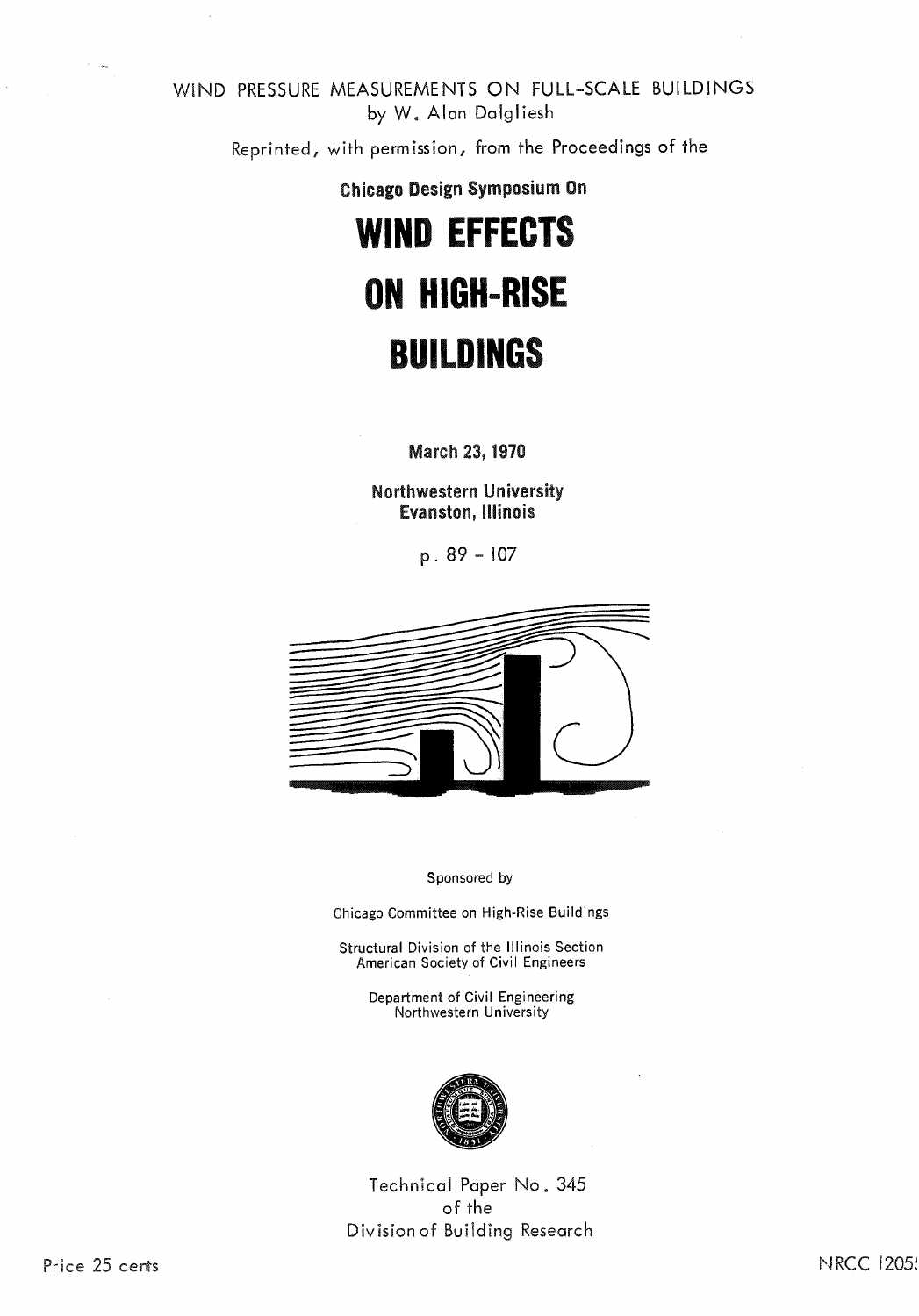## MESURES DE LA PRESSION EXERCEE PAR LE VENT SUR LES EDIFICES

#### SOMMAIRE

Les observations directes des effets du vent sur les édifices sont nécessaires si l'on veut recueillir des renseignements fiables servant *B* kvaluer la charge due au vent, mais ces observations ne sont pas suffisantes. Leur rôle essentiel est de fournir des données en vue d'une recherche systématique. Celle-ci peut être effectuée avec une plus grande efficacité dans des tunnels à vent. On examine brièvement les instruments utilisés dans le cas particulier d'un édifice élevé, ainsi que la méthode employée dans l'interprétation des mesures obtenues. Cet examenmontre les possibilités et aussi quelques problemes des mesures sur place visant **B** fournir des renseignements pratiques sur les charges dues au vent, Enfin, on résume certains résultats et on en étudie les implications pour la conception des constructions.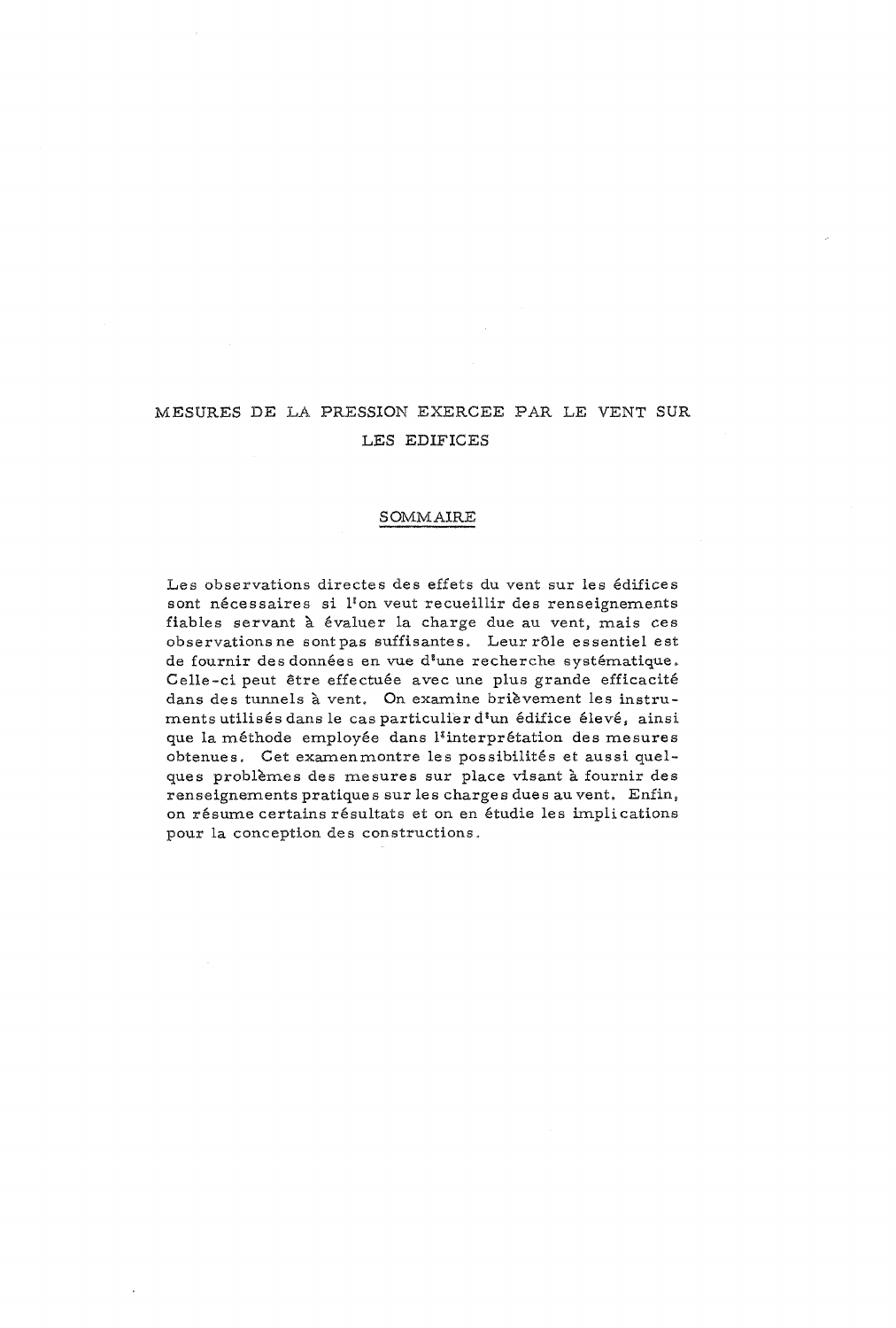## WIND PRESSURE MEASUREMENTS ON FULL-SCALE BUILDINGS

#### By W. Alan Dalgliesh

Assoc. Research Officer Division of Building Research National Research Council, Ottawa, Canada

Abstract

Direct observations of wind effects on real buildings are necessary, although not sufficient, for the development of reliable information for wind load estimation. Their essential role is to supply ata for the guidance of systematic investigations that can be accomplished more effectively in wind tunnels than in full scale.

The instrumentation used in a particular tall building and the methods employed to interpret the measurements are briefly reviewed. This review illustrates the potential, as well as some of the problems, of field measurements in providing practical information about wind loading phenomena. Selected results are summarized and their implications for design are discussed,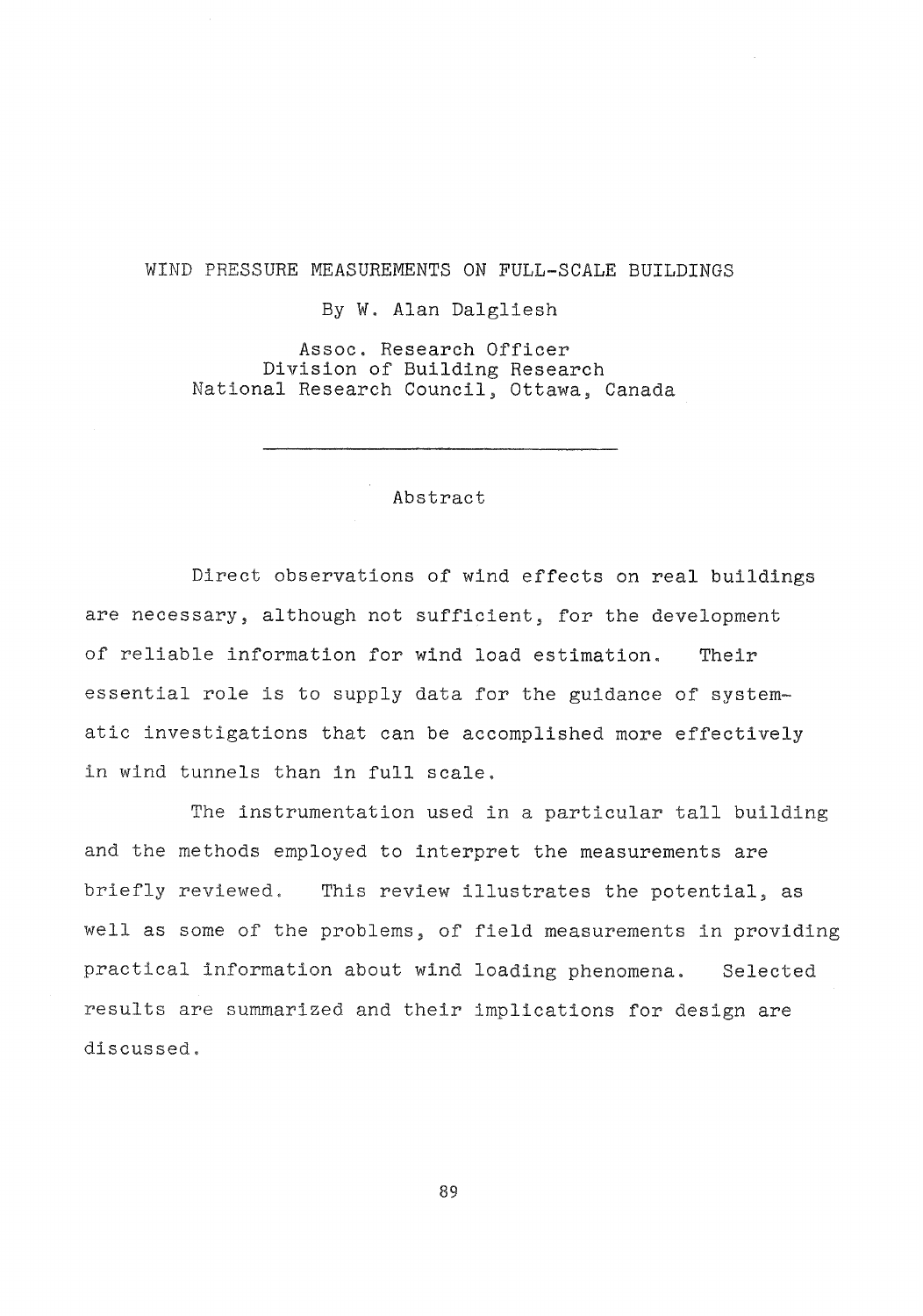#### INTRODUCTION

igh-rise construction has provided a strong incentive for research on wind effects, The importance of turbulent wind loading on tall and slender buildings demands a more sophisticated design approach than is used for lower or more massive buildings, Consequently, building codes are becoming more detailed in an effort to reflect the conditions of exposure (in terms of height and terrain roughness) and the dynamic response of the structure. In addition, significant improvements have been made in the two main sources of design data - climatological information for design wind speeds and model tests in wind tunnels for pressure coefficients. In the end, however, we must always ask: how valid - or at least how accurate - are our design methods?

Wind pressure measurements on full-scale buildings thus take on a crucial role in checking both the loading of the structural frame, and of the cladding. In broad terms, the object of measurements on real buildings is to ensure that the wind tunnel, climatological, and building code information does in to reliable estimates of wind effects.

The purpose of this paper is to show, by three examples, how full-scale measurements can be usefully applied to the checking of design information. In the first example pressures measured on a  $34$ -storey building are compared with measurements in a wind tunnel test. The second example suggests the need for new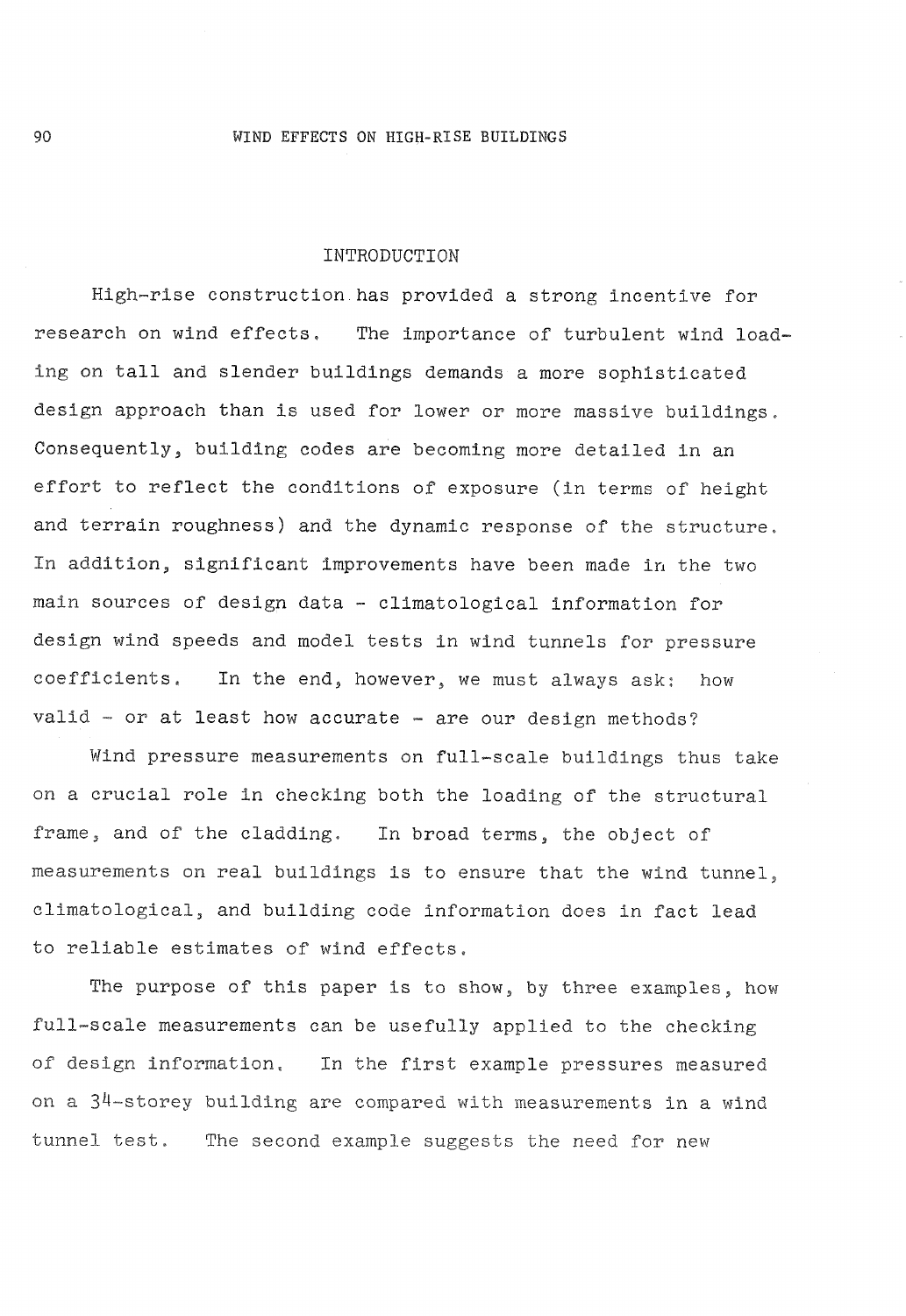## Dalgliesh: **MEASUREMENTS ON FULL-SCALE BUILDINGS**

instrumentation for measuring dynamic response of full-scale highrise buildings, and in the third example, full-scale measurements of gust pressures are used to assess two code methods of calculating gust effect factors for cladding design.

COMPARISON OF MODEL AND FULL-SCALE PRESSURE COEFFICIENTS

In checking the accuracy of wind tunnel simulation of wind action on real buildings one compares the pressures measured at corresponding points on the building in model and full-scale, Pressures may be represented by non-dimensional coefficients referred to a single reference wind pressure measured at corresponding locations in model and full-scale,

Figure 1 is a view from the north of a 34-storey high-rise office building located in downtown Montreal, surrounded on all sides by other tall buildings ranging from 10 to 45 storeys, Wind pressures were measured on the two mechanical equipment floors by the Division of Building Research and were related to the velocity pressure of the wind speed measured on an available mast, 1500 feet to the west and 800 feet above the street.

Two independent projects were carried out, one to cheek the structural design data $(1)$ , and the other to obtain information about climatic effects on the operation of the mechanical services of a typical high-rise building<sup>(5)</sup>. The two projects were done by the Building Structures and the Building Services Sections of the Division of Building Research respectively.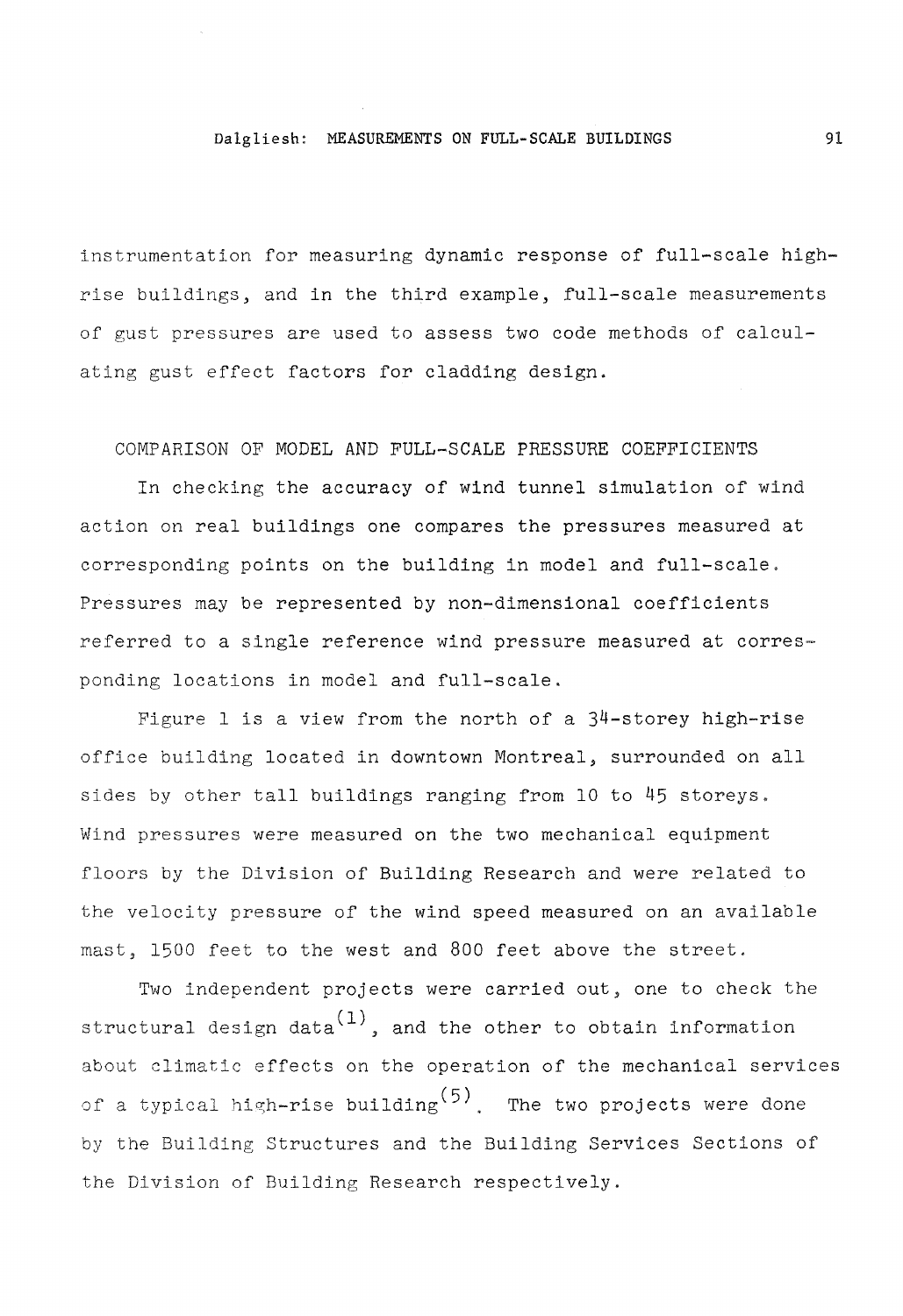#### WIND **EFFECTS** ON HIGH-RISE BUILDINGS

Later, a model of the building and the other prominent structures surrounding it were tested in a boundary layer wind tunnel.

Model and full-scale pressure coefficients are compared in Figures 2 and *3* for two different wind directions, Although there is certainly room for improvement, the agreement is reasonably good considering the complicated nature of the air flow around the various tall buildings that had to be modelled, The agreement between the full-scale measurements of the Services Section (shown as open circles in the figures) and those of the Structures Section (solid points) is reasonably good, considering that naturally the wind conditions were not identical for the two sets of measurements,

#### DYNAMIC RESPONSE OF STRUCTURES

Wind pressure measurements alone are not the best way of determining the dynamic response of structures to wind action, either in model or full-scale experiments, Ideally, the displacement of the structure at various levels should be recorded as a function of time to give the integrated effect of the whole spectrum of gust sizes and durations over the entire surface of the building,

Unfortunately, little information is at present available from actual buildings. One reason for this is a lack of appropriate instrumentation for measuring and recording the absolute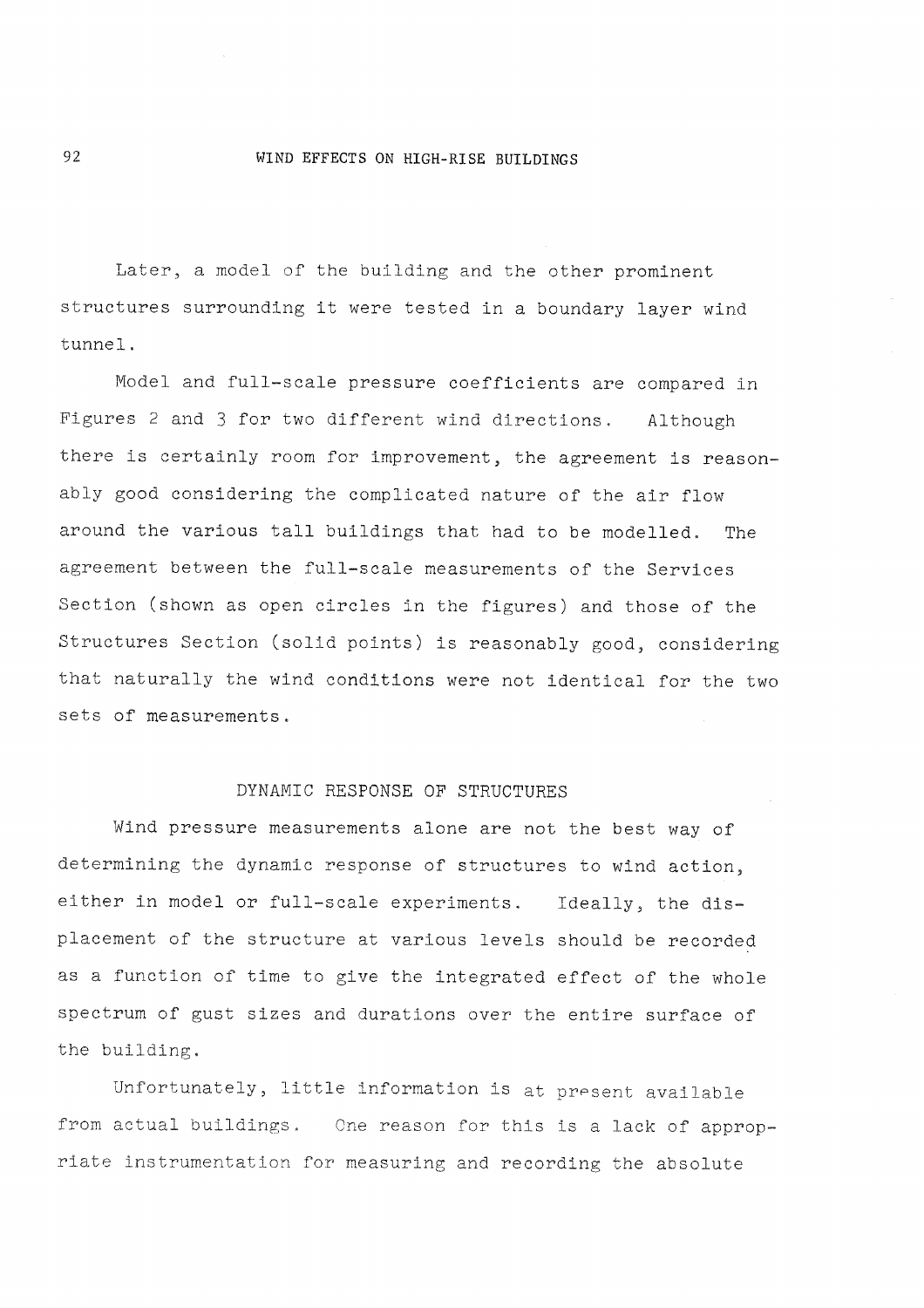## Dalgliesh: MEASUREMENTS ON FULL-SCALE BUILDINGS

displacements of tall buildings. Sensitive accelerometers and seismometers have been used with a fair degree of success for estimating natural frequencies and mode shapes, but not for actual displacements, The Division of Building Research is planning to instrument a 58-storey office tower now under construction in Toronto. A system for measuring displacement of the top of the building using a laser beam for reference will be used in addition to strain measurements in columns and beams and pressure measurements on the building surface, Strain measurements on the structural frame itself can give useful indfcations of structural behaviour; this method was used with some success for one project in Holland $(6)$ .

## STATISTICAL NATURE OF GUST LOADS ON CLADDING

Gust action on cladding is best visualized as random turbulent fluctuations superimposed on the mean wind, The wind effect of primary concern for cladding design is the maximum pressure or suction that can reasonably be expected to occur during the useful lifetime of the cladding, and this quantity is most conveniently expressed in statistical terms.

Figure 4 shows a short portion of a record of fluctuating pressure measured on the north wall near the top of a 45-storey building. The instrumentation and results will be briefly described below, but first several features of gust pressures will be noted,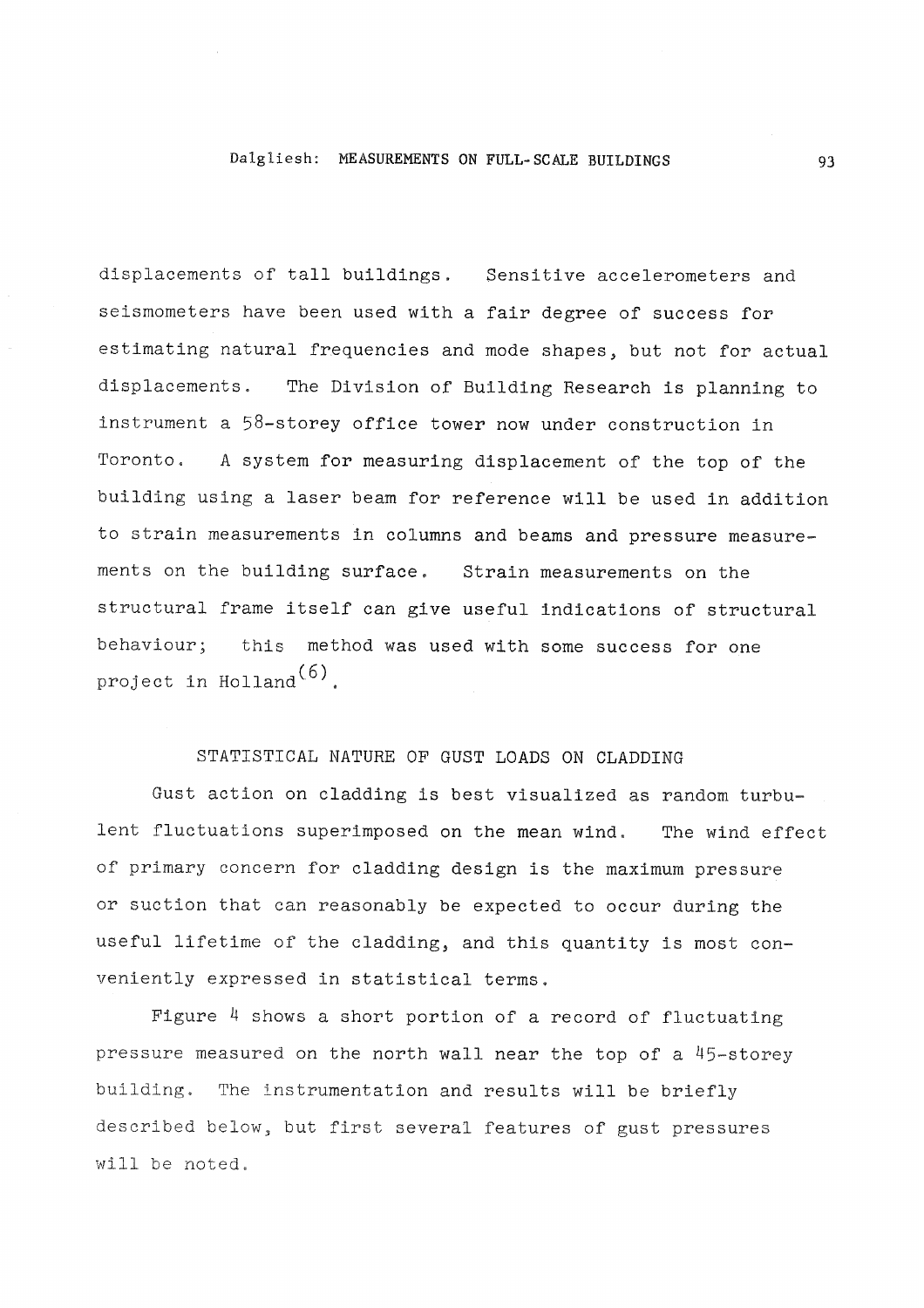#### WIND EFFECTS ON HIGH-RISE BUILDINGS

The mean value of the pressure is represented by  $C_{mean}$ , which corresponds to the usual local pressure coefficient obtained from any wind tunnel test, whether of the smooth-flow or the boundary layer variety. Although  $C_{mean}$  is necessary to describe wind action at a point on the building, from Figure 4 it is evidently not sufficient by itself to estimate maximum pressures,

A second coefficient is therefore used in describing fullscale and boundary layer type wind tunnel measurements, the rms (root-mean-square) pressure coefficient,  $C_{rms}$ . This is a measure of' the average amplitude of fluctuations about the mean pressure, Finally, a peak factor is defined which gives the number of standard deviations  $(C_{rms})$  by which the maximum peak pressure is expected to exceed the mean value.  $C_{\text{mean}}$  and can usually be treated as fixed for any given building shape and topography, The maximum peak, however, is a random variable whose numerical value fluctuates from one repetition to the next of the same experiment,

The conventional simple procedure for estimating the amount by which the peak pressure esceeds the mean pressure is based on the "wind gust factor." The wind gust factor represents the average ratio of the maximum gust registered by a particular fast-response anemometer to the mean wind speed on which the design value is based. By this procedure  $C_{\text{peak}}$  is obtained by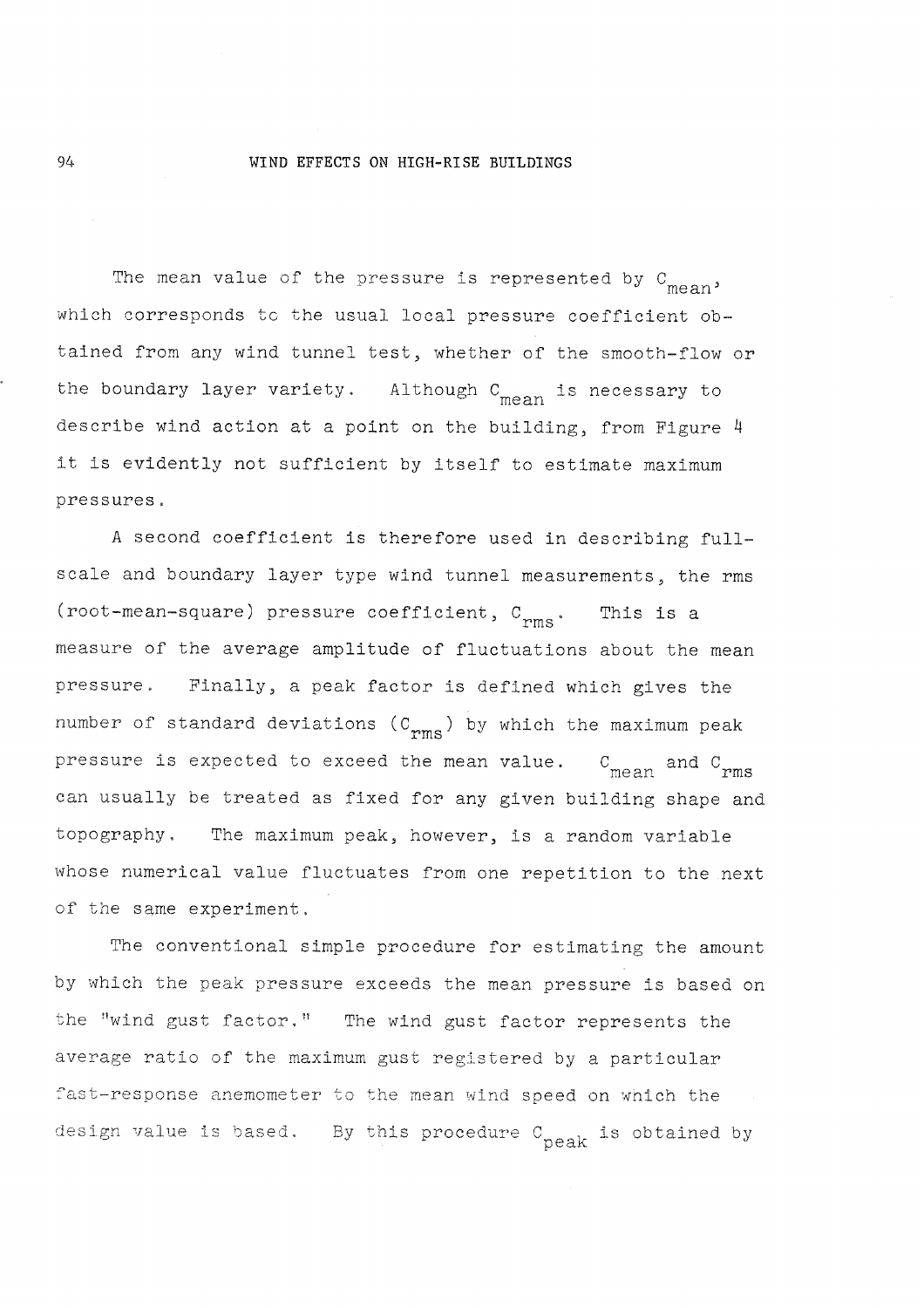#### Dalg liesh : MEASUREMENTS ON FULL- SCALE **BUILDINGS**

multiplying  $C_{\text{mean}}$  by the square of the wind gust factor (since wind pressure is proportional to wind speed squared).

A more detailed procedure based on measurements of fluctuating cladding pressures can be expected to give more realistic results than the simple procedure. In principle, measurements in a wind tunnel in which the turbulence characteristics are correctly simulated should give such information, but as in the case of mean pressures and dynamic response, full-scale information is required to give confidence in the applicability of the results,

## GUST PRESSURES ON A 45-STOREY BUILDING

The statistical investigation of gust pressures on cladding involves the measurement of pressures whenever high winds occur, and the storage of data for analysis after sufficient records have been accumulated, To appreciate the magnitude of the data handling problem, consider that a modest sample of 25 maximum pressure peaks drawn from-30-minute records requires 90,000 readings per cladding position,

In September of 1968, the Division of Building Research installed a digital data acquisition system in a 45-storey building in Montreal (see Figure 5), The building, 100 x 140 feet in plan and 607 feet in height, was instrumented with twelve pressure transducers, and a wind vane and anemometer on an existing 200 foot mast on the roof,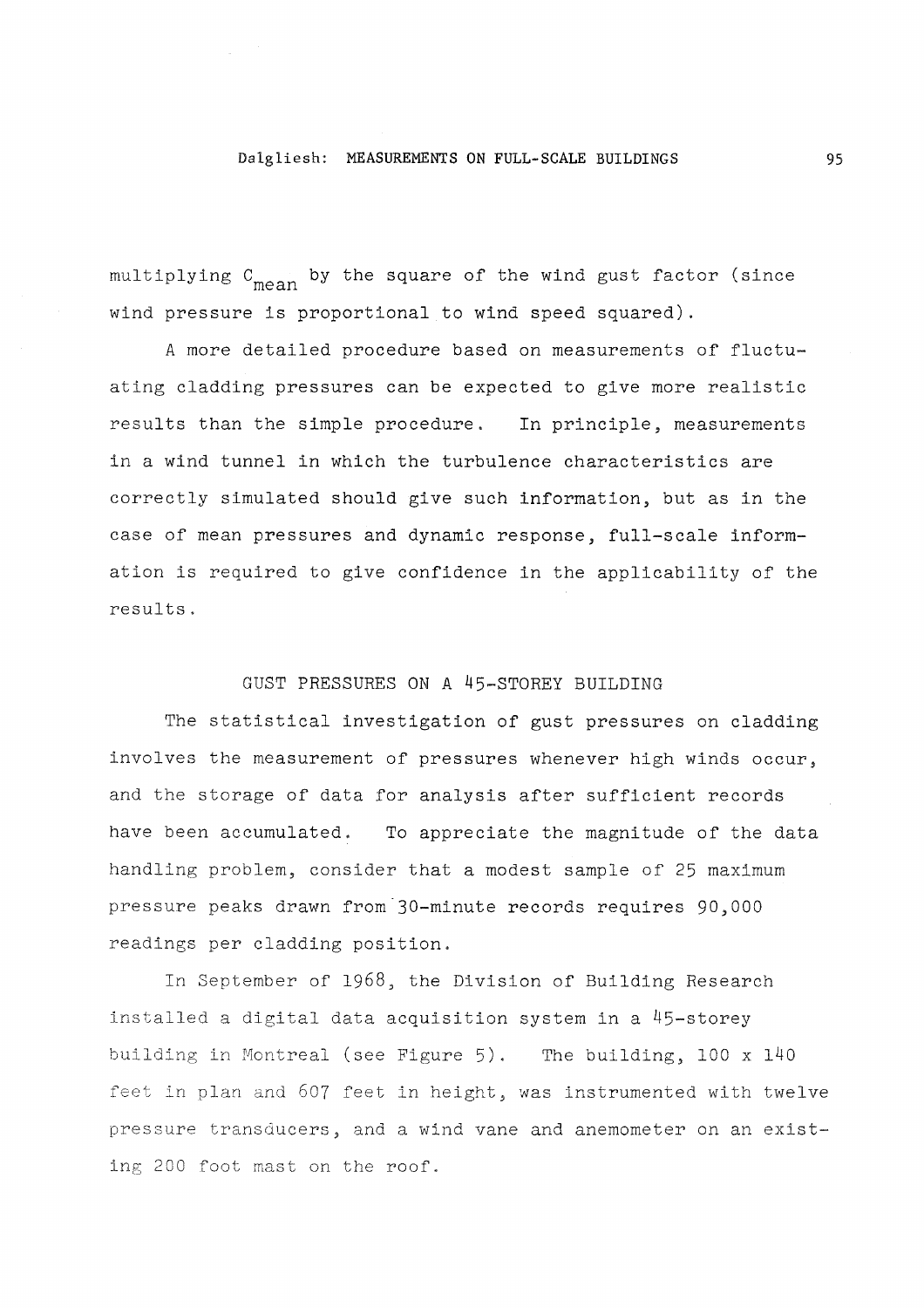#### WIND EFFECTS ON HIGH-RISE BUILDINGS

The transducers measured pressure differences between six outside taps on each of two levels and a common internal reference pressure, The pressures were converted into electrical signals and conducted to the data system where the 12 channels plus wind speed and direction were scanned every 1/2-second and recorded on magnetic tape, After ten months of operation during which 30-minute records were automatically taken whenever the wind speed exceeded 90 ft/sec, over 30 hours of measurements has been collected.

Referring once again to Figure 4, it will be seen that the rms pressure coefficient and the peak factor are needed in addition to the mean pressure coefficient for calculating peak pressure coefficients. An estimate for the peak factor of  $4.5$  was made on the basis of 43 maximum peak pressures for each of the 12 cladding positions and the rms pressure coefficient was shown to be approximately linearly related to the mean pressure coefficient<sup>(2)</sup>.

## COMPARISON OF MEASURED AND CALCULATED GUST

Two design methods from the forthcoming 1970 edition of the Canadian National Building Code<sup>(4)</sup> were used to calculate the relationship between mean and peak pressures. One, called the detalled method, is based on the gust loading factor proposed by Davenport<sup>(3)</sup>. The simple method makes use of a "gust effect factor<sup>8</sup> of 2.5(based mainly on judgement and on wind gust factors)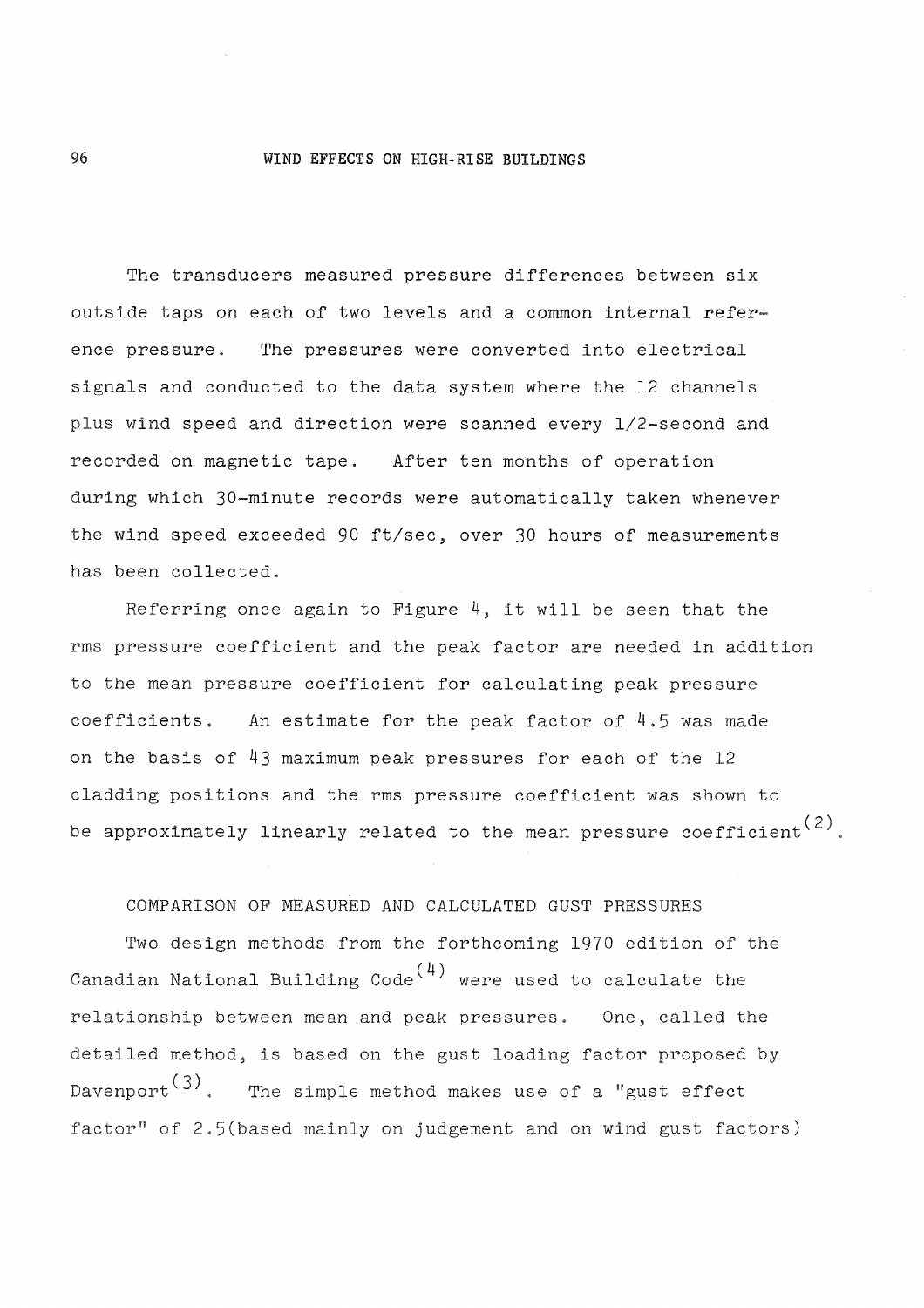#### Dalgliesh: MEASUREMENTS ON FULL-SCALE BUILDINGS

and a 1/10th power law velocity profile, suitable for gust speeds in open terrain,

The measured and calculated gust pressures are compared in Table 1 in the form of peak pressure coefficients with reference to the mean velocity pressure at 30 feet in open terrain. The coefficients apply only for a north-west wind and are not necessarily the critical ones for the cladding positions considered.

The greatest discrepancy between measured and calculated results occurred on the east wall at the lower level where a relatively calm area in the wake of the building would normally be expected, The high peak suctions probably resulted from buffeting by turbulence generated around the neighbouring buildings, Apart from this, the detailed method was within about 20% of the measured values, whereas the simple method is, ax intended, somewhat more conservative for all points.

#### CONCLUDING REMARKS

Field experiments are time-consuming and costly to undertake. They require a relatively large input of research and dataprocessing effort for interpretation of the results, in proportion to the output of practical design data. As a result, designers rely mainly on (a) a broad geographical network of climatological information for basic design wind speed, and (b) systematic and carefully executed wind tunnel tests for translating the basic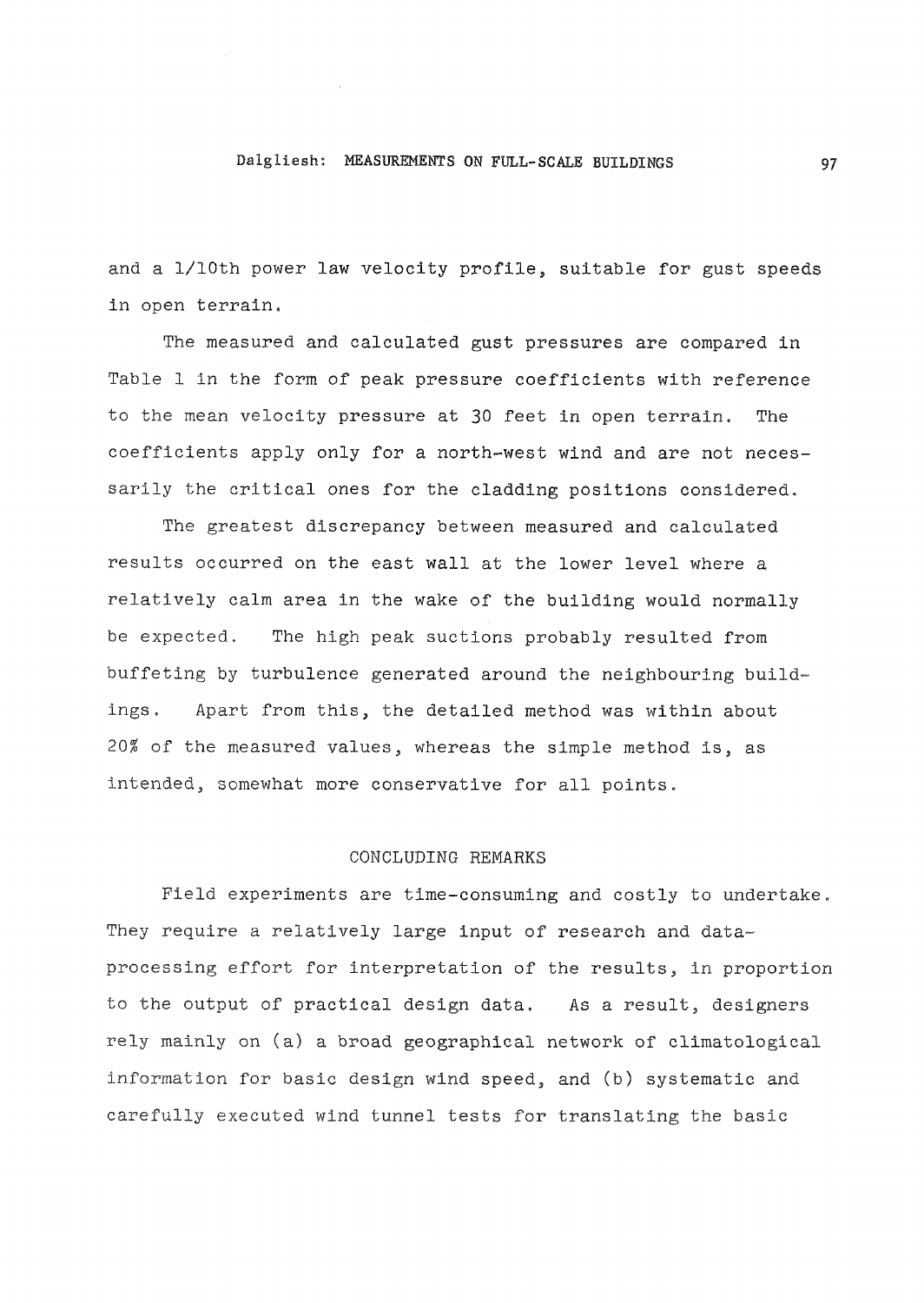#### **WIND** EFFECTS ON HIGH-RISE BUILDINGS

wind speed into equivalent static loads for structural design, cladding pressures, or any other wind effects required in the design of tall buildings,

Full-scale measurements, however, provide the only sure means for checking the validity of our design information. This checking can be done in many ways, but two of the most direct methods are comparisons of pressure coefficients obtained on actual buildings with those measured on a model in a wind tunnel, and actual bullding deflections with the deflections of a spring mounted model representing the fundamental dynamic behaviour of the building.

Perhaps the most pressing problem now facing the designer is the determination of peak gust pressures and suctions for cladding design, An example has been given which shows the inadequacy of even a detailed method for relating peak gusts to mean pressures, The lack of reliable information on the characteristics of wind at typical building sites in cities stands as the main obstacle to progress in further improving design procedures,

The complicated interaction of the wakes from surrounding buildings with the structure being designed also raises difficult questions for the designer. For example, to what extent should he be expected to anticipate future changes in the environment? The erection of new buildings may create serious buffeting problems. One possible solution would be to specify one or more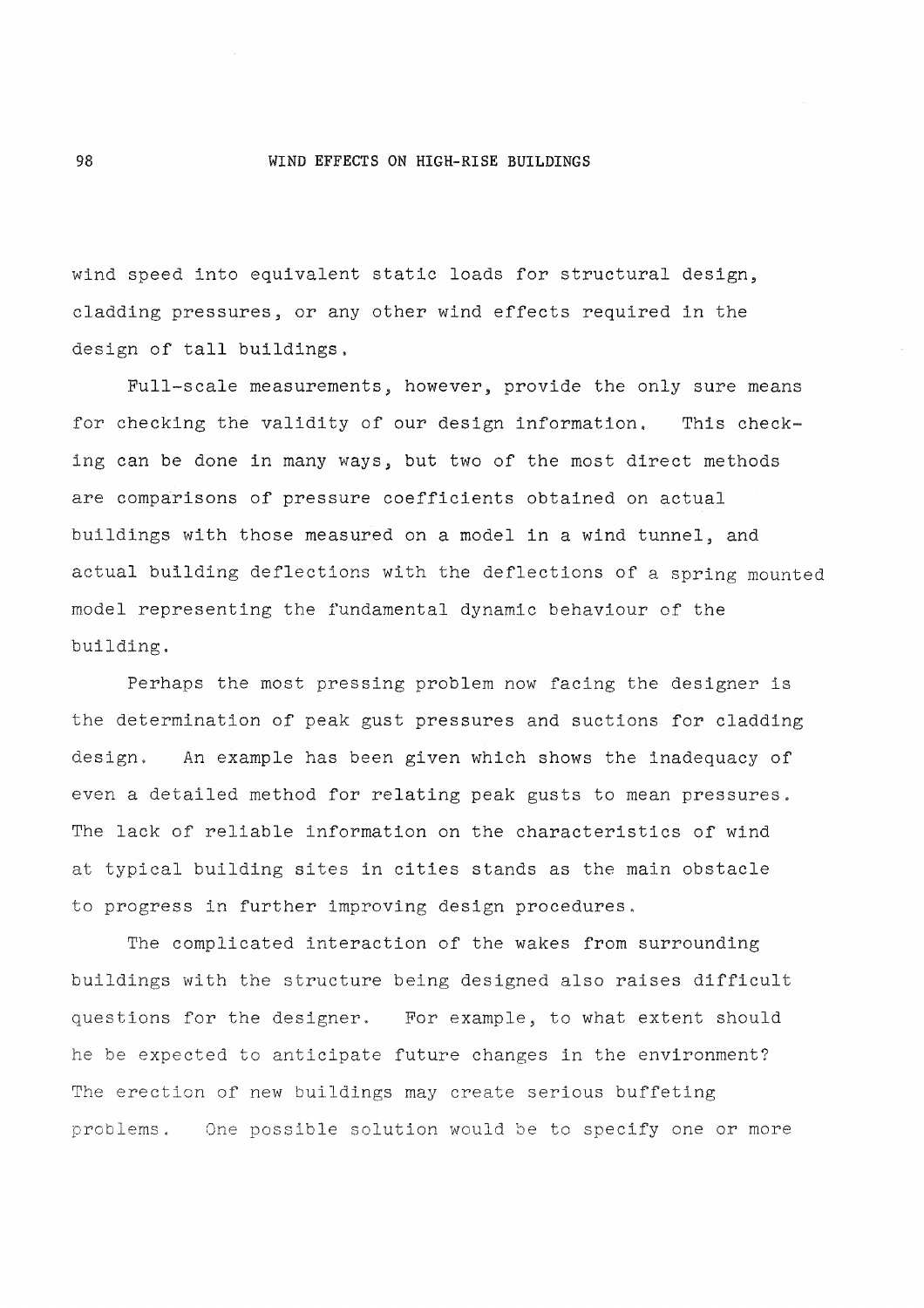#### Dalgliesh: MEASUREMENTS ON FULL-SCALE BUILDINGS

"standard exposures" incorporating representative configurations for surrounding buildings.

It must be concluded that full-scale measurements, in spite of their relatively high cost and low output in terms of direct design data, are most urgently needed, They supply the basic information about real-life conditions, which is essential for solving the wind loading problems now facing the designer of high-rise buildings.

#### **ACKNOWLEDGEMENT**

The author is much indebted to the building owners, Dorchester Commerce Realty Limited, and Dorchester Universit Holdings Limited, for permission to use their buildings for wind pressure measurements.

This is a contribution from the Division of Building Research, ational Research Council of Canada and is published with the approval of the Director of the Division.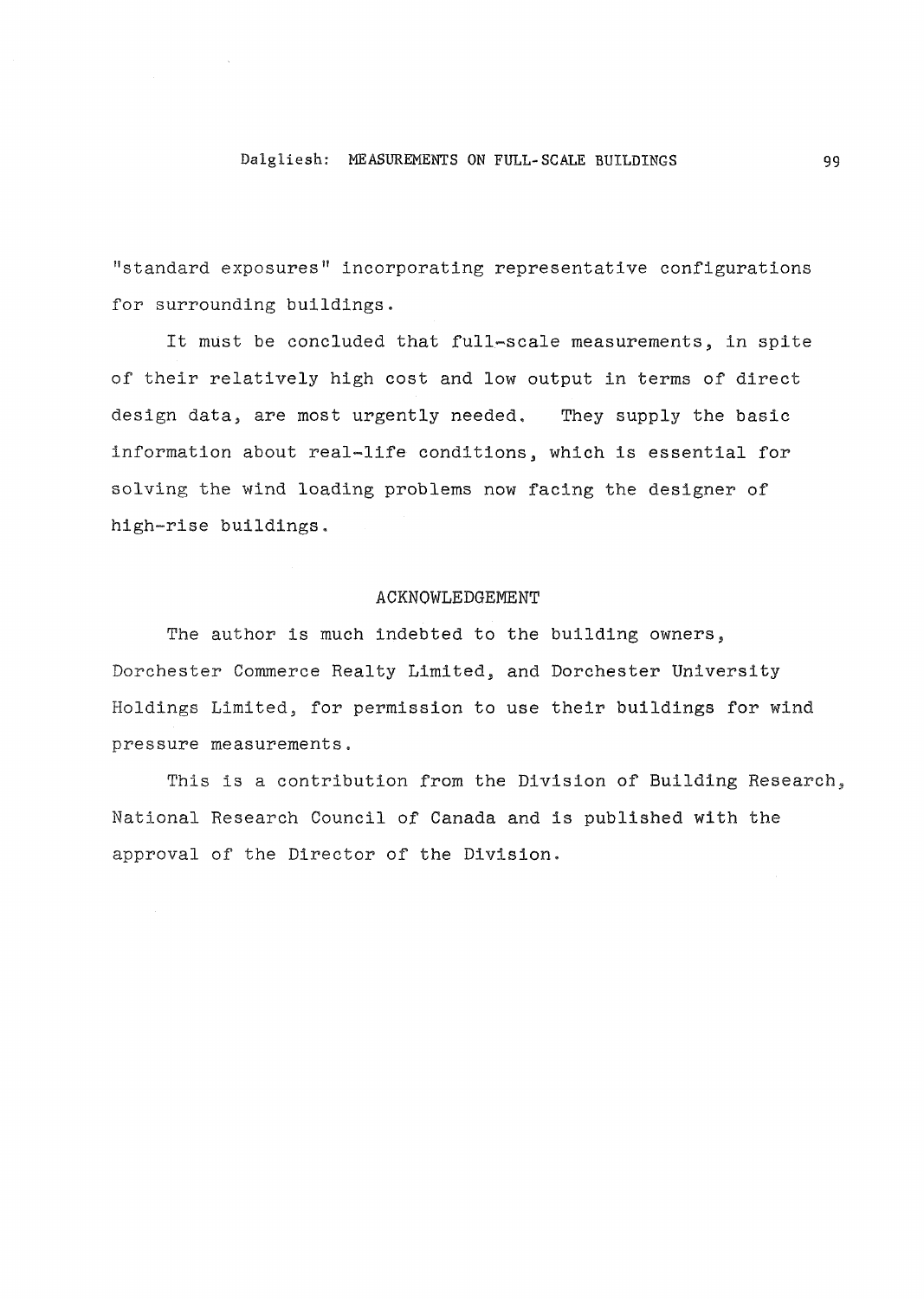#### REFERENCES

- 1. Dalgliesh, W.A., Wright, W.R, and Schriever, W.R. Wind Pressure Measurements on a Full-Scale High-Rise Office Building. Proceedings, International Research Seminar on Wind Effects on Buildings and Structures, Ottawa, 1967. University of Toronto Press, September 1968, p.167-200,
- 2, Dalgliesh, W.A, Statistical Treatment of Peak Gusts on Cladding. Prepared for presentation at American Society of Civil Engineers Portland National Meeting on Structural Engineering, April 6-10, 1970,
- 3, Davenport, A,G, Gust Loading Factors, Proceedings, American Society of Civil Engineers, Journal of the Structural Division, ST3, June 1967, p.11-34,
- 4, Davenport, A,G, and Dalgliesh, W.A, Chapter on Wind Loads, Canadian Structural Design Manual, Supplement No.4 to the National Building Code of Canada, To be issued by the Associate Committee on the National Building Code, National Research Council, Ottawa, 1970.
- 5. Tamura, G.T. and Wilson, A.G. Pressure Differences Caused by Wind on Two Tall Buildings. Transactions, American Society of Heating, Refrigeration and Airconditioning Engineers, Vol,74, Part 11, 1968, p.170-1
- 6, Van Koten, H, Wind Measurements of High Buildlngs in the Netherlands. Proceedings, International Research Seminar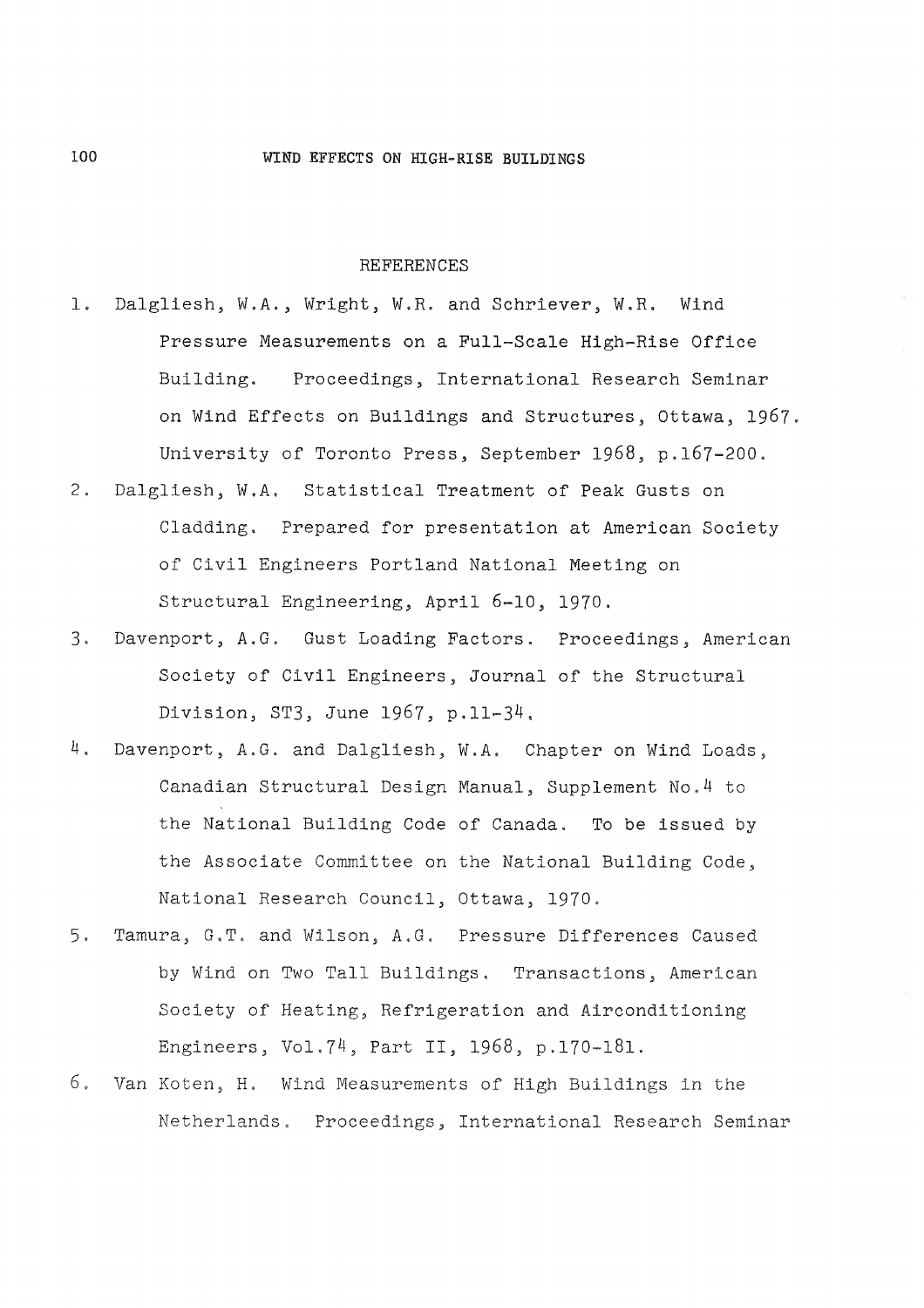**on Wind Effects on Buildings and Structures, Ottawa, September 1967, University of Toronto Press,** 1968, p.685-704.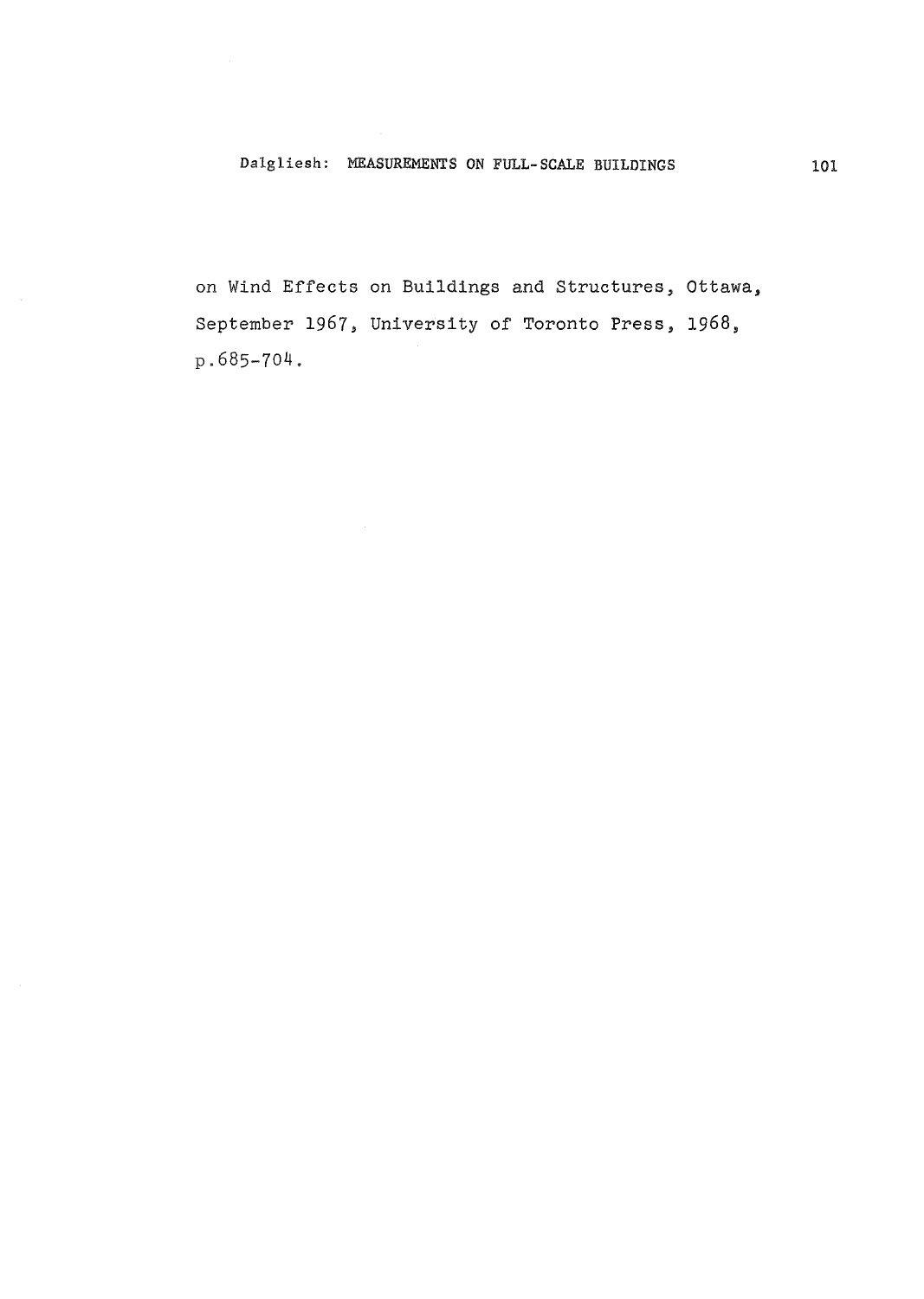## TABLE 1

## MEASURED VS. CALCULATED PRESSURE COEFFICIENTS REFERRED TO MEAN WIND AT 30 FT. IN OPEN TERRAIN

| Height<br>in feet | Centre of<br>Wall | Measured | Calculation Method |         |
|-------------------|-------------------|----------|--------------------|---------|
|                   |                   |          | Detailed           | Simple  |
| 545               | West              | 1.55     | 1.69               | 1.79    |
|                   | North             | .88      | 1.07               | 1.12    |
|                   | East              | $-.90$   | $-1.00$            | $-1.14$ |
|                   |                   |          |                    |         |
| 195               | West              | 1.31     | 1.12               | 1.50    |
|                   | North             | .96      | 1.12               | 1,50    |
|                   | East              | $-2.21$  | $-1.47$            | $-1.98$ |
|                   |                   |          |                    |         |

 $\bar{\gamma}$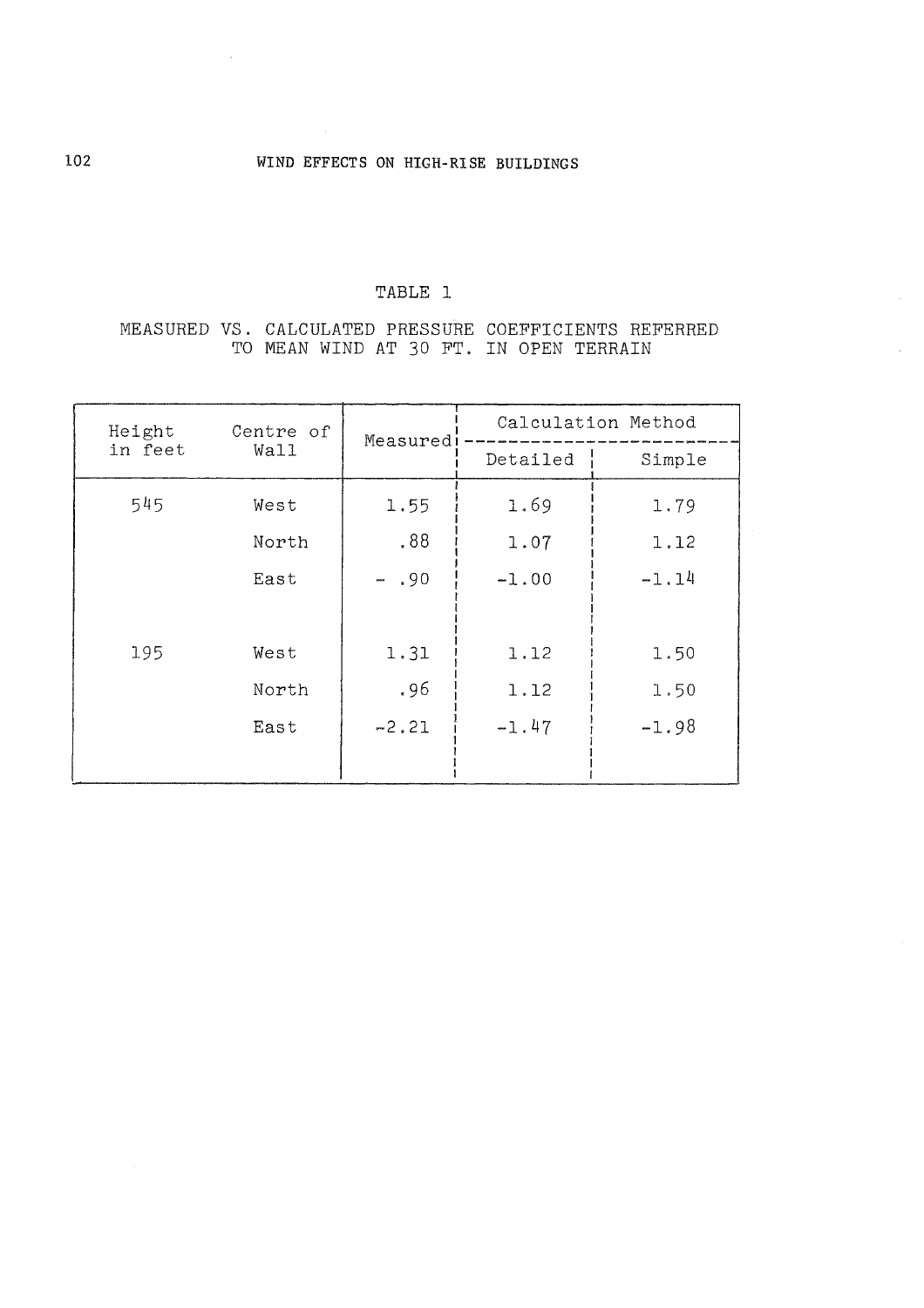

## FIGURE 1

34-storey office building looking south-east. Dark bands are at 10th and 33rd floors, where the mechanical services are located and wind pressure measurements were taken.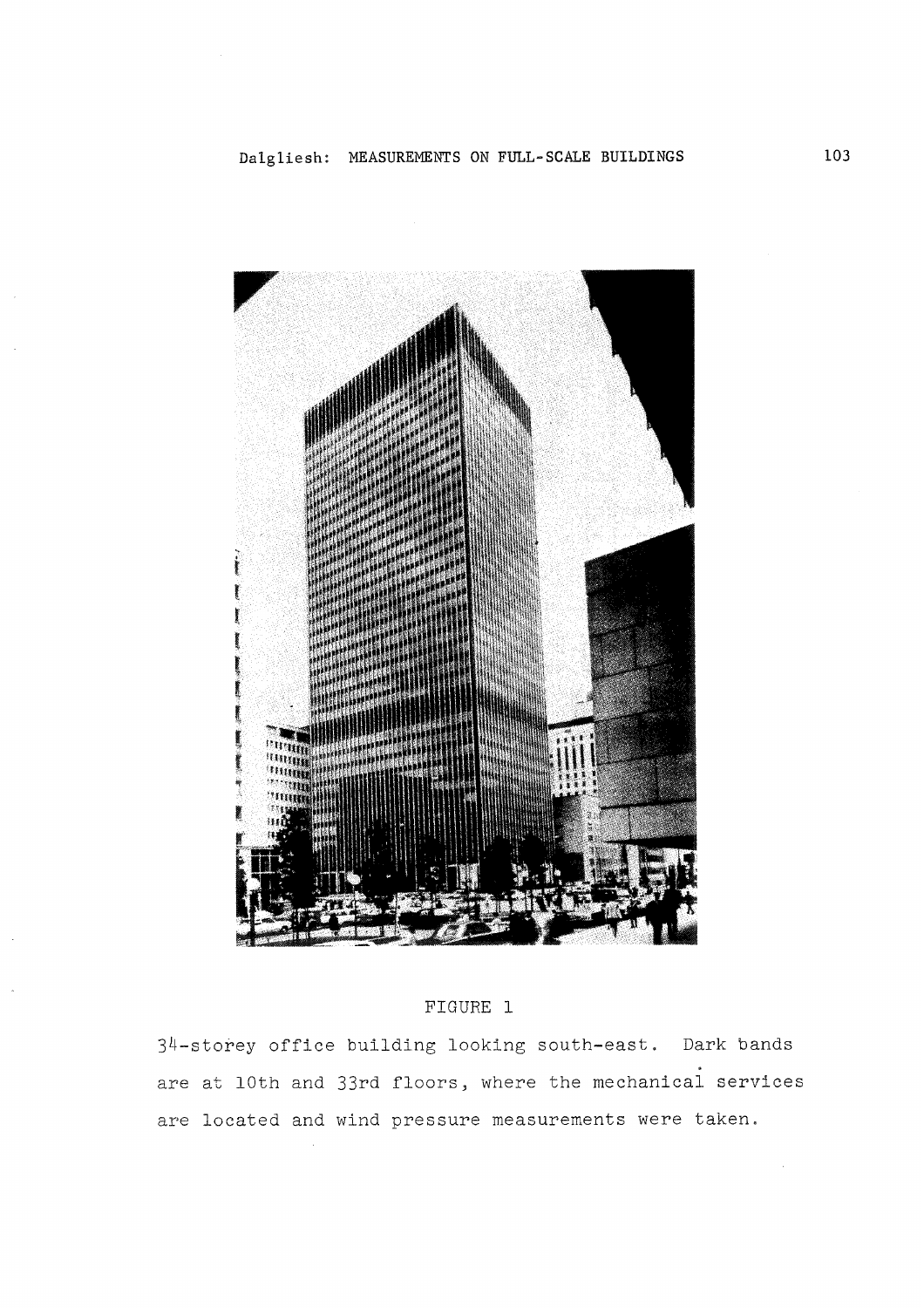

FIGURE 2

COMPARISON OF FULL SCALE WITH MODEL RESULTS-MEAN PRESSURE COEFFICIENTS ON 34-STORY OFFICE BUILDING, NORTH-WEST WIND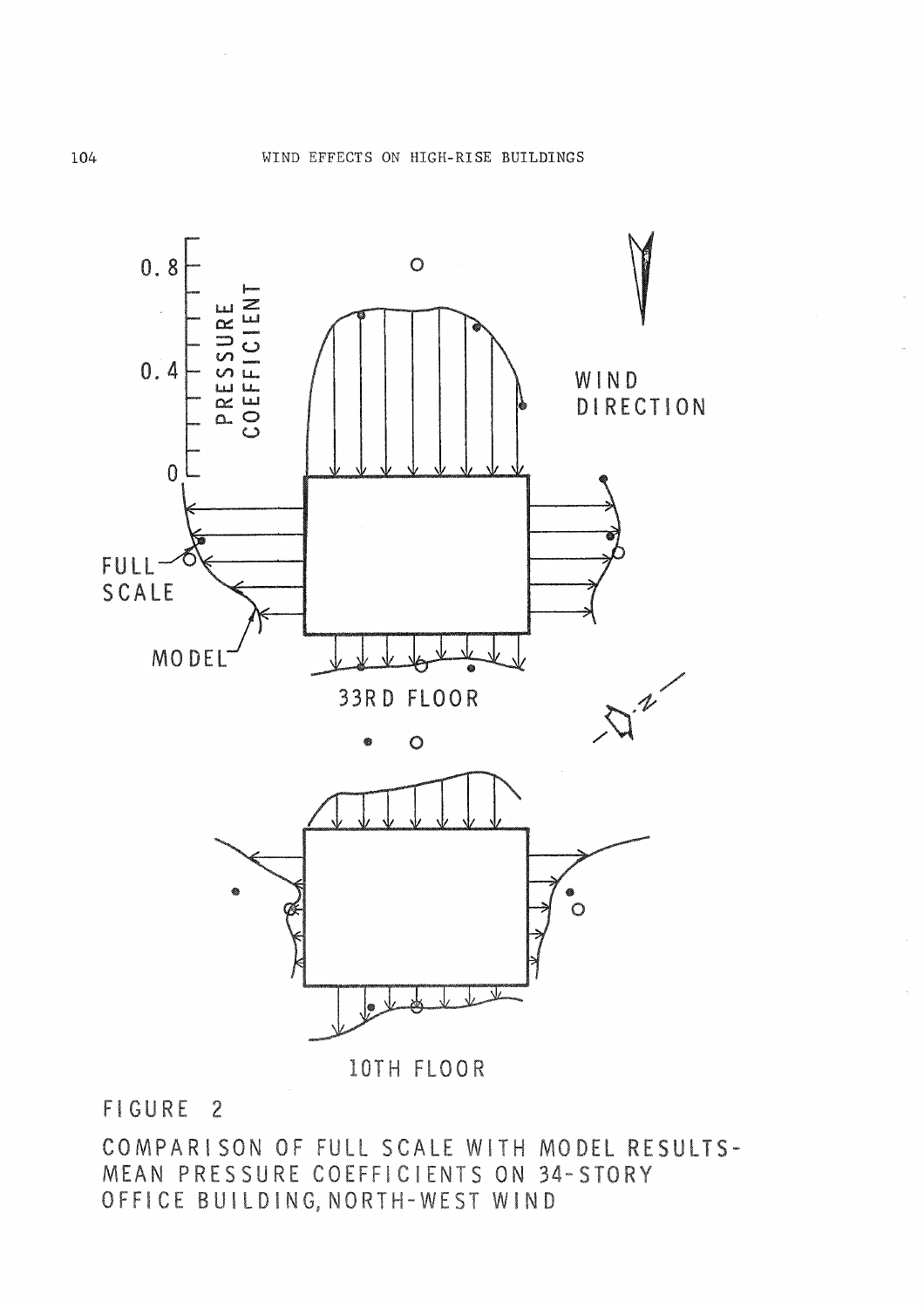

**10TH FLOOR** 

FIGURE 3

COMPARISON OF FULL SCALE WITH MODEL RESULTS-MEAN PRESSURE COEFFICIENTS ON 34-STOREY OFFICE BUILDING, SOUTH WIND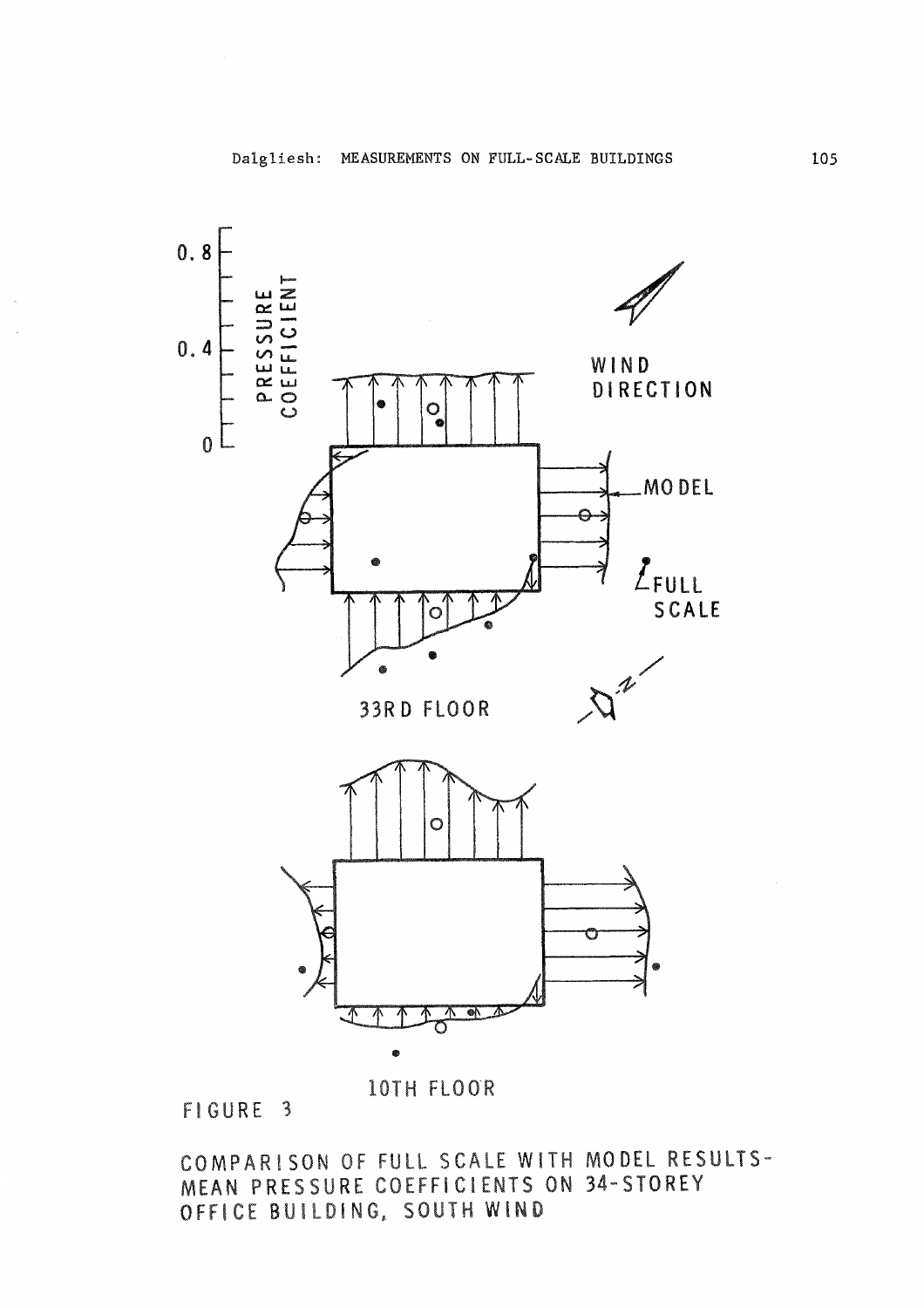

FIGURE 4

PORTION OF RECORD SHOWING MEASURED PRESSURE FLUCTUATIONS AT A POINT ON A TALL BUILDING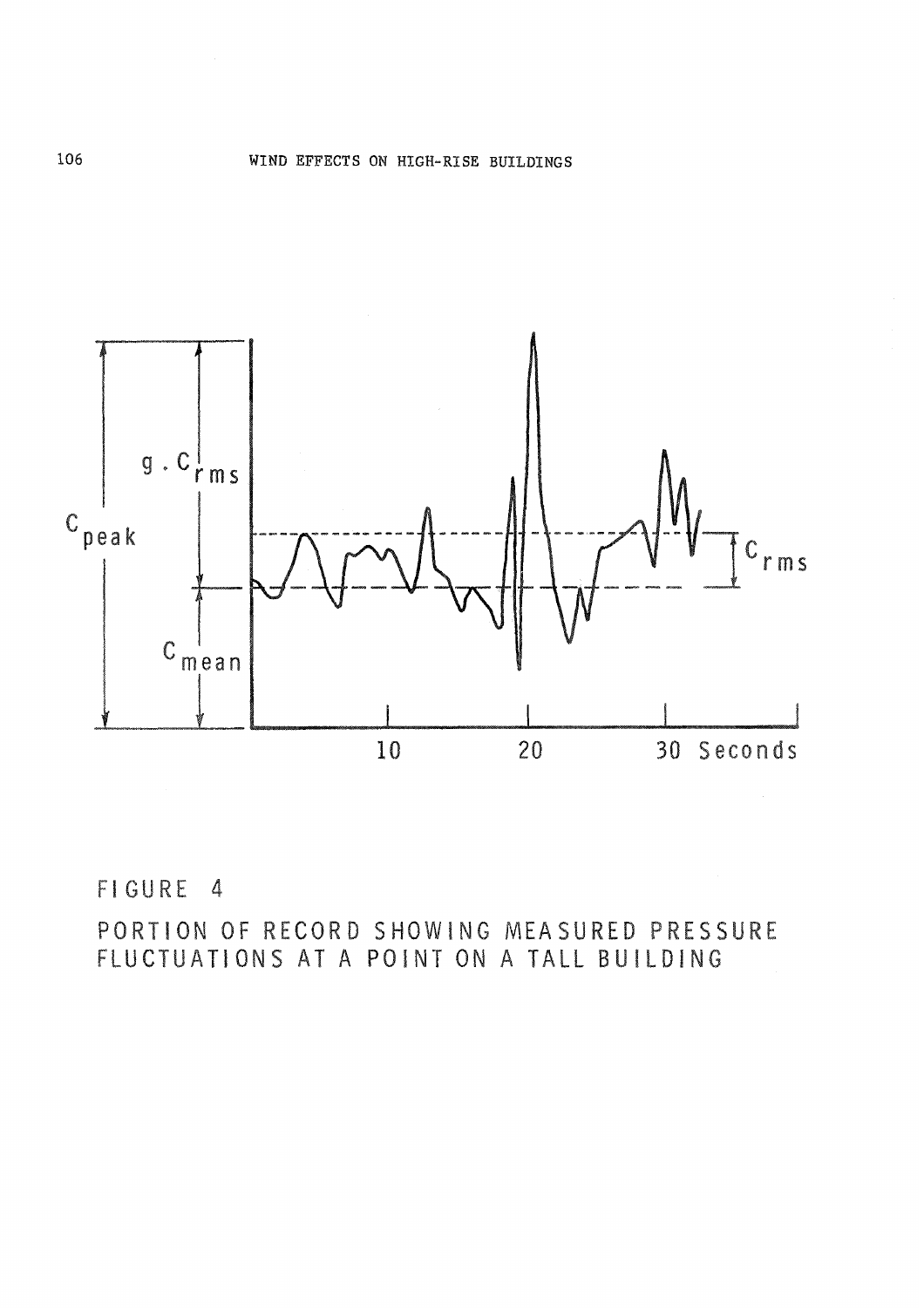

# FIGURE 5

Scale model (1:400) of 45-storey building (in centre of model, identifiable by white mast on roof) and surroundings in downtown Montreal in preparation for wind tunnel test